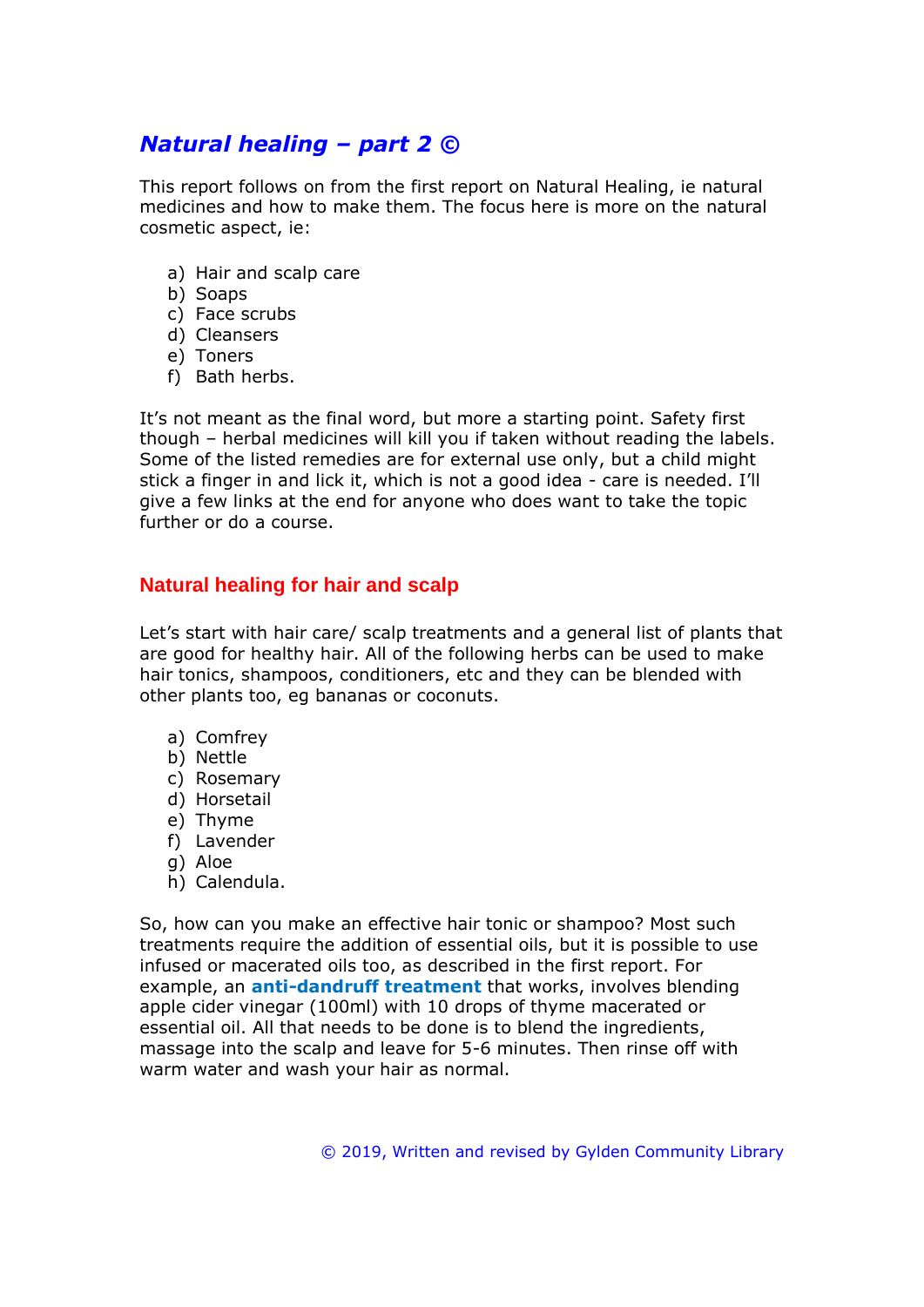For **hair tonics**, dried comfrey (3 tsp) can be blended with dried calendula (3 tsp) and dried horsetail (1 tsp). Just add about 100ml of boiling water and let the mixture cool down. Sieve off the herbs and add the mixture to your normal shampoo to a ratio of 50:50%. These herbs nourish the hair and scalp. If there's any liquid left over, I'd suggest using it as a general hair rinse afterwards.

I read a lot of public comments on social media at present about the amount of artificial chemicals in cosmetics. So, here's a **natural hair conditioner that helps dry or damaged hair**. You will need to make some calendula macerated oil. Take a ripe banana and blend it to a paste. Add 3 drops of ylang ylang essential oil and 2 tsp of the calendula oil. Make your hair damp, comb it and massage in the herbal paste – leave in place for 25-30 minutes. Then wash out the paste, perhaps with a little drop of lemon juice to your normal shampoo. This remedy helps to nourish your hair.

#### **The wonderful world of soaps**

The title may seem a bit self-deprecating, but I couldn't think of another way to categorise soaps, body scrubs, bath salts, etc. Of course, you could go to an MBS fair and buy natural soap with many different bases, eg lavender, peppermint, rosemary, etc. However, many people find great fulfilment in making their own soaps and, here, I can only suggest that the **cold process** method is a good starting-point for newbies.

First things first – when I went on a herbal course that included the making of natural soaps, it was suggested that it's easier to buy soap bases (eg opaque goats' milk), trays, glitter, etc on-line. It all depends how much soap you need as 1kg soap will require 1 tray. A possible source of supplies is [www.soapbasics.com,](http://www.soapbasics.com/) but there are many other places.

OK then – what is cold process? This method uses lye to react with oils to make the soap, but heat is only needed to melt the initial solid oils. After all, soap is made by blending an acid (the oils) with an alkaline substance (sodium hydroxide/caustic soda in the lye). To some extent, cold process is the easiest method for home soap-makers.

Here's a tip if you're vegan or vegetarian. The oil names reflect their origins, eg palm oil is described as sodium palmate, beef tallow is described as sodium tallowate, etc.

There are loads of good soap recipes on-line and guides to essential equipment, so I'll not repeat them here. What I can say is that calendula soap is good for athlete's foot, rosemary soap is good for circulatory issues and peppermint soap is great for foot or skin problems.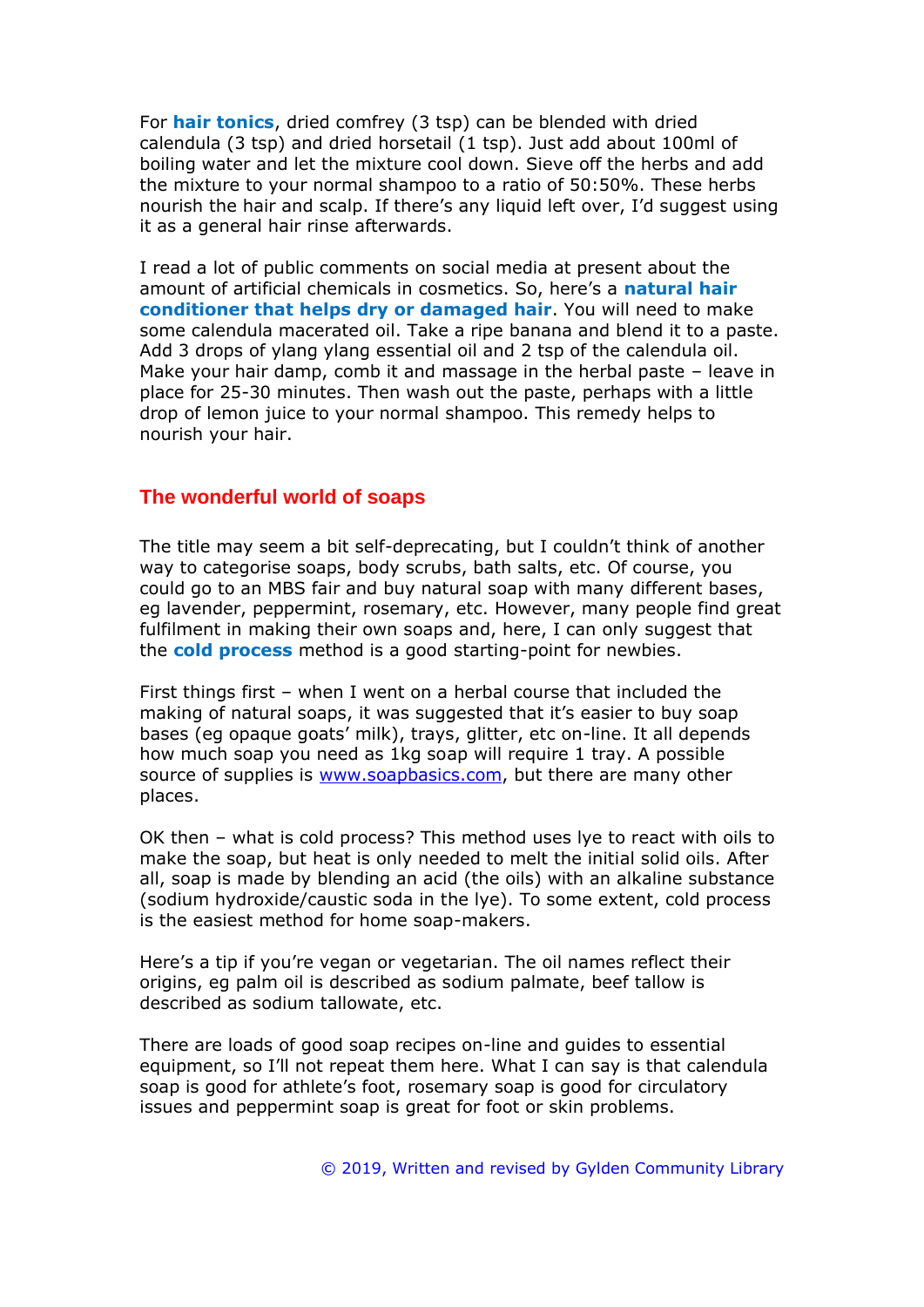Onto the next cleanser then, which comes under the general heading of **stuff to go in the bath**. Actually, you can add almost any fragrant herb to a bath for a soothing relaxation, eg rose petals, calendula, lemon balm, juniper, ginger, etc. Here's a favourite of mine, as all these herbs grow in my back garden: I call it the chill-out mix!

Ingredients: 2 tbsp of wild raspberry or strawberry leaves, 2 tbsp of violet leaves, 2 tbsp lavender and 2 tbsp of oatmeal.

Method: blend the ingredients (or use a pestle and mortar), to make a powder and put it in a muslin bag. Put the bag under the taps so that the running water flows through the herbs and then add the bag to the water to infuse the in the hot water.

Of course, there are squillions of suggestions when it comes to body scrubs, face masks, bath bombs, toners and so on. I couldn't really decide which one to recommend, but decided on something that anyone can make without spending a lot on essential oils – all that is needed is some sort of spray bottle. It **rejuvenates your skin** at practically no cost.

Ingredients: 3 large tsp of fresh mint, 1 large tsp of fresh dill, 1 large tsp of fresh parsley and 85ml of spring water.

Method: Infuse the herbs with a little boiling water. After infusion, add the spring water and pour into a sterile glass bottle with an atomiser spray. Spray your skin – the mint is a great coolant – and then store it in the fridge for 2-3 days and then chuck it!

#### **Other natural cleansers**

Again, I couldn't really think of a heading to cover natural body sprays, deodorants and the like. We looked at creams in the first report, but I'd like to add a few bits and bobs about the applications.

To recap then - **creams** are really easy to do and there are many methods. They're lighter than salves and sink into the skin quicker. I'd suggest using 1-2 tablespoons of skin or aqueous cream in a bowl, placing it over another bowl of boiling water and reducing it to liquid. Then add the same measure of your herb of choice, eg chickweed or peppermint leaves, and stir until the mixture is the same colour. After an hour or so, take the mixture away from the heat, strain it with a metal strainer, add some fine oatmeal to thicken and whisk - and leave it in a glass bowl to cool. When it's cool, you can put the cream in small bottles or flat tins for storage.

That text came from the first report. What should be said now is which creams are best as **skin moisturisers**? Here's a little list: